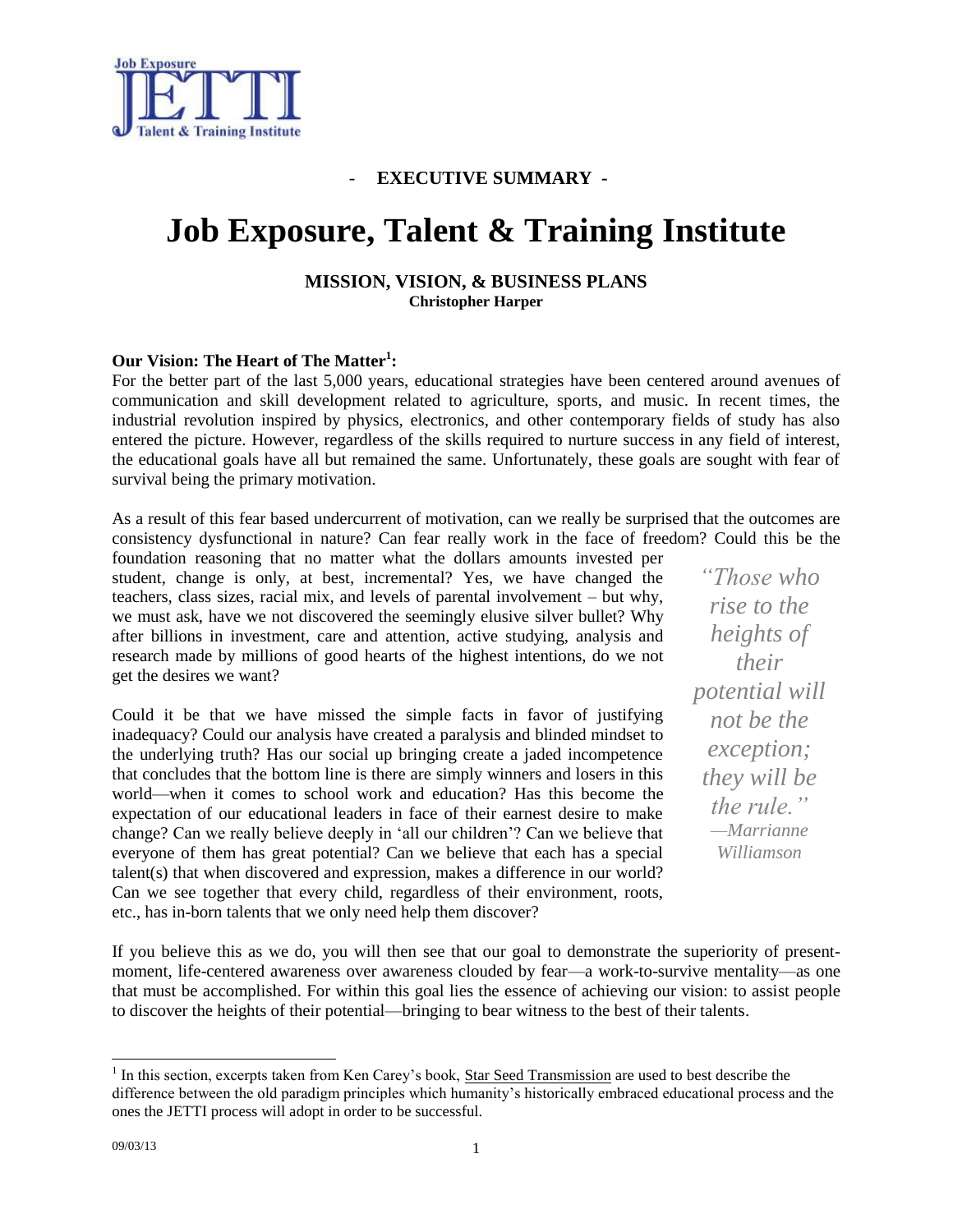

We will shift thinking away from defensive, survival-oriented lifestyles and toward the pursuit of excellence along the lines of one's inborn talents. Our motivation is purely the pursuit of individual excellence; challenging everyone involved to find and embrace *that which they already possess*.

We recognize education in its highest form is only able to influence and teach people in areas where their hearts are at least somewhat open and where a passionate interest is present. We are not interested in changing minds. Minds have always followed the passions of the heart. We are interested in opening the heart so that each individual's natural talent is discovered, embraced and honed in such a way that the student's educational and ultimate occupational success is a natural unfolding of their inborn talents.

Thus the JETTI education system of success through talent discovery is in its most expansive sense, is a holistic, love-based, exploration of the human spirit. When we create the means that allows this exploration to take place, we will have succeeded. The "means" will be an environment that encourages, motivates, and exposes excellence in the individual—recognizing every child has inborn talent. And this, we believe, is the only true way of leaving no child behind!

#### **The JETTI Vision:**

JETTI's vision is to create of a highly efficient, workforce development, community driven, multi-trade exposure, talent discovery, and life skills training institute that will successfully assist thousands of

students each year to find their natural, heart centered, God-given talent(s). This in turn will afford each an opportunity to find work for which they are highly committed, challenged, and fulfilled in performing.

*Vision Commentary*: Regardless of one's past, be they've dropped out of high school, have a incomplete college degree, been imprisoned and re-entering society, been living below the poverty line, become a displaced worker, or are one of a host of transitional workers who simply have not found their working niche in life, JETTI's vision is to provide them an opportunity to start anew – offering gainful employment as an end result.

This community job training institute also will serve as a critically needed talent discovery and development service for hundreds of investing member companies seeking to hire folks who not only have a proven interest and natural abilities in their respective trade – but too have demonstrated through

*"The means will be an environment that encourages, motivates, and exposes excellence in the individual."*

one of the many 'live working' trade schools within the JETTI complex, that they know what work-ethicexcellence looks like and are capable of demonstrating it once gainfully employed. Having accomplished this, the system will provide a 100% job placement service process through the creation of a living, hands-on training, educational, and learning environment that conveniently furnishes the individual with the means of first discovering, and then training for, an occupation that compliments their Maximum Talent Capability (MTC).

#### **The JETTI Mission**:

JETTI's mission is to create a self-sustaining, networking system that operates within a mall-sized, multiindustry, maximum talent discovery and training complex containing 120-150 independently owned and operated trade schools that's built to provide individuals from all walks of life with the ability to explore, live, experience, and thus discover their working trade or career in life.

*Mission Commentary:* Talent discovery is a three-step process. Its begins with the acknowledgement and understanding that talents are a natural part of our original package.. Second, it requires curiosity on the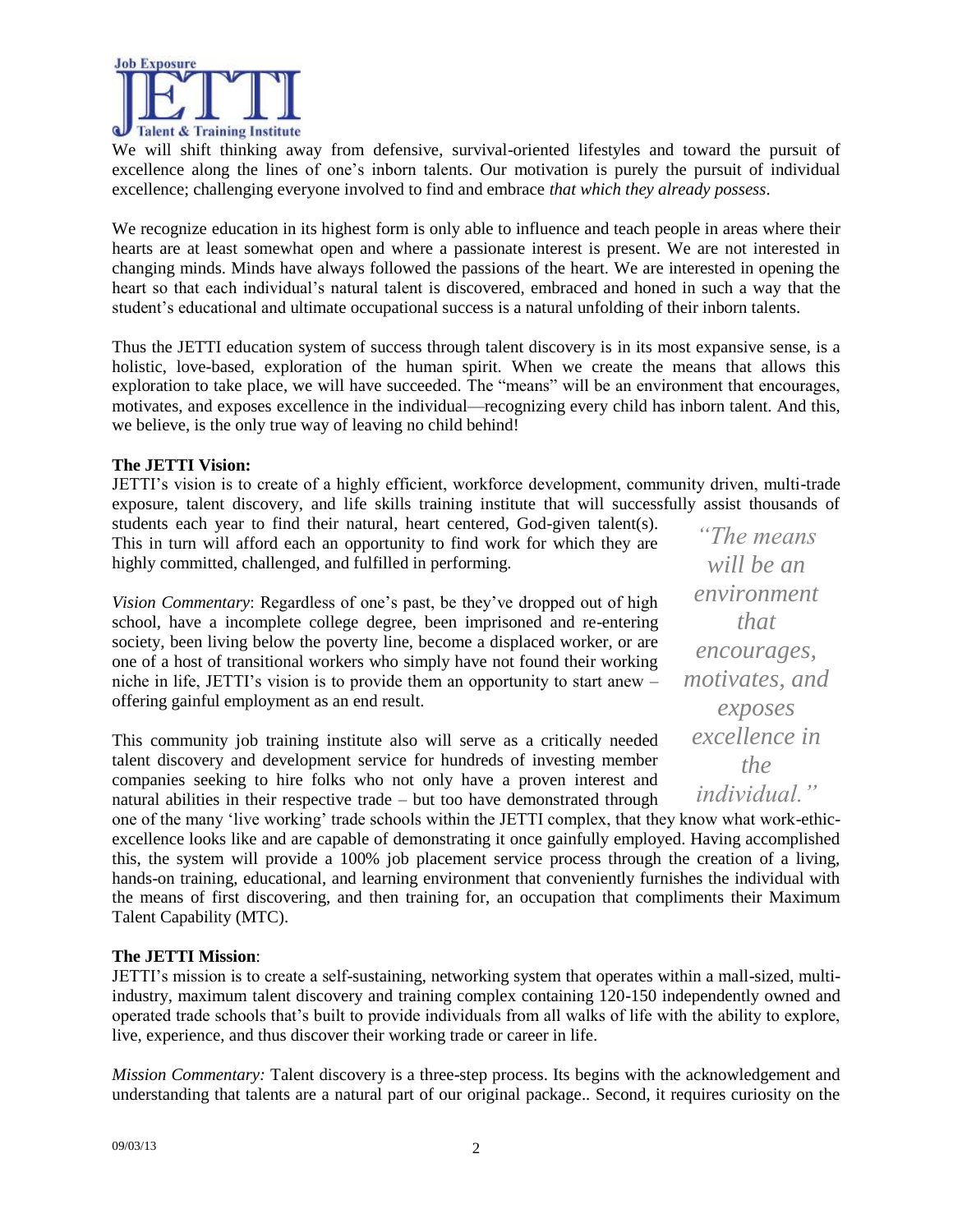

part of the seeker to actually begin discovery. Similar to the cabinet-curiosity most parents easily relate to in a child, talent discovery for adults actually requires a like spirit. For most adults this in-born curiosity needs rekindling as it was discouraged and repressed during adolescence for most – even though it too is was natural part of our original package. Nevertheless, without curiosity the process most likely will fail.

Embracing these first two steps, the third is having an educational environment that believes in every student's MTC potential. This is of critical importance. If JETTI's leadership, teachers and instructors don't believe in their students until they naturally believe it themselves, commitment to the mastery of a trade will not be maintained. "Commitment and competence are the two keys to success…," as noted and exclaimed by Ken Blanchard, author of the *One Minute Manager* and the host of other books espousing the same truth simple, but profound reality. One without the other is like a great car devoid of wheels.

Lack of commitment steams from a lack of self-confidence. It is the cause of failure in most any new endeavor. Not because of lack in ability, but because if commitment isn't maintained it almost certainly becomes disillusionment. It's fundamental to any teacher/student learning situation. If supporting belief in the student's talents aren't presence, failure almost certainly will come – both for teacher and student equally.

#### **Our Educational Goals**

JETTI's educational goals are first and foremost anchored in providing an educational environment that maximizes the means for discovering a student's natural talents. For most people, determining what they want to do in life has been a long, unfruitful process of discovering what they *don't* like to do. Many

individuals can relate to this process, having taken one or more jobs in an effort to simply pay the bills. Jumping into a job for which there is little interest, let alone talent, is a costly trial-and-error discovery process resulting in disillusionment for many. At worst, such behavior contributes to overcrowded prisons and ever-rising rates of suicide in our young adult population. Short of this, these survival-based employment choices spawn hopelessness that accentuates disorders like alcoholism, drug addition, and prescription drug abuse as a life without purpose leads to a slow death. Our educational goals at JETTI then must offer hope in the form of alternative choices.

The key? Help every student find his or her true niche in life. It is the intent of JETTI that these educational processes offer hope for all, as well as guide each one in the discovery of their purpose in life while providing the means to fully embrace that uplifting experience. The JETTI environment will complement, support and speed the discovery process.

At JETTI, we begin with the knowledge that success is possible for everyone. Each individual has a natural talent or passion. We believe that with the right guidance and exposure, each student will find their niche. Because the students choose what they would like to learn, interest is

*"By the right exposures, everyone can succeed if they are first reached by seeing it for themselves, then coming to trust it, and at last, coming to believe in their own natural talents."*

assured. What is missing from most of the current career testing or interest discovery models is what JETTI plans to offer its students. JETTI will present the opportunity to see a multitude of careers "in action," so students can experience potential careers for themselves. They will be able to explore their chosen fields thoroughly and gain confidence. As the education progresses, the students will learn to trust their abilities and talents and as a result, self-esteem and self-worth are enhanced. Exposure to "careers in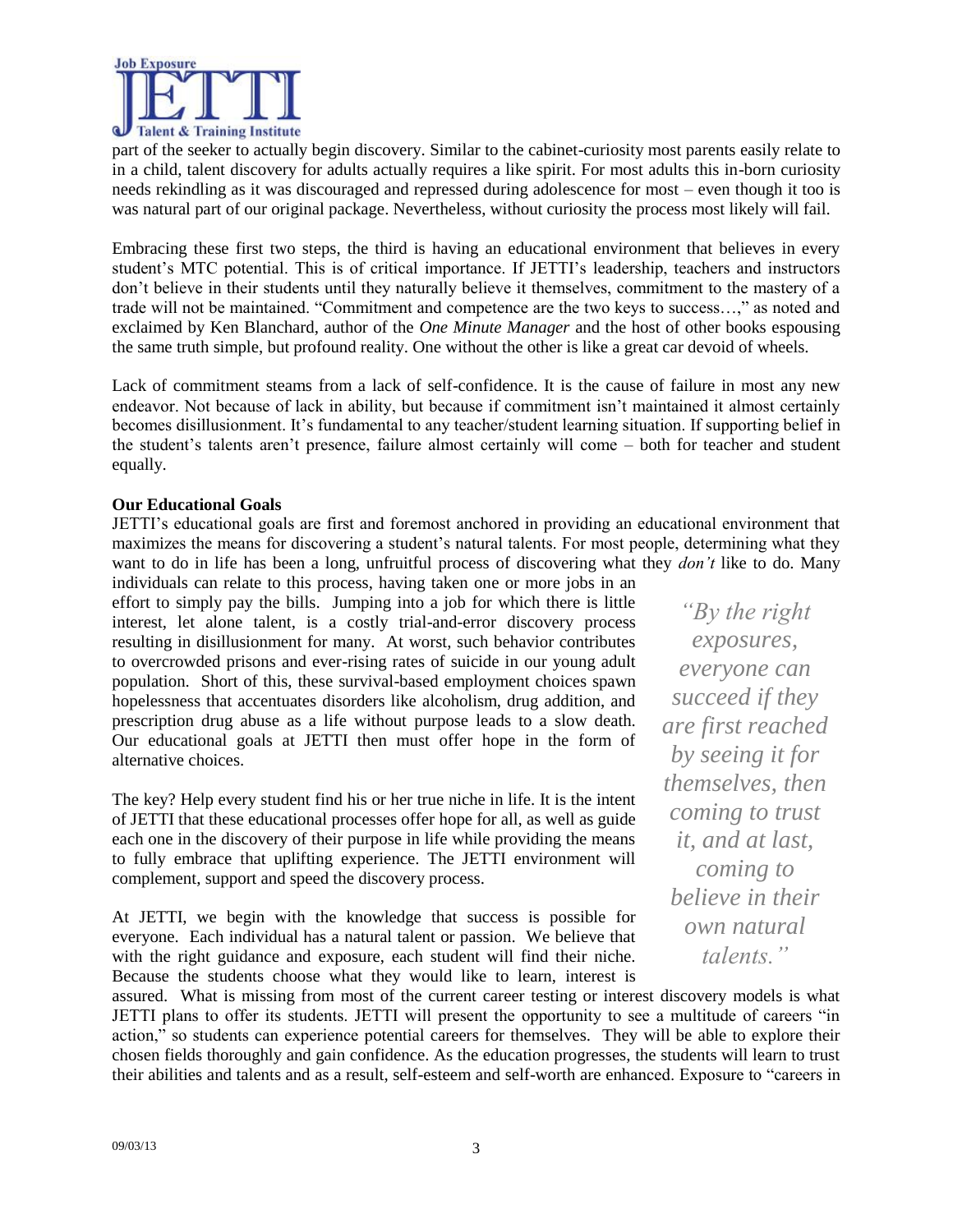

action" is the cornerstone of the talent discovery process and critical to both the student's and the institute's success.

While science and psychology have made great strides in the area of career and interest testing, most agree that these methodologies all too often fall short. This shortfall isn't the result of the testing or the interest exploration process per se, but rather it is due to the fact that the process itself is limited. It stops where JETTI begins. For this reason, JETTI is an idea whose time has come. It will fill a very large void in the current educational process and meet an urgent need for committed, well-trained workers in our community.

Unlike most high schools today, all colleges nationwide make an effort to provide or encourage some hands-on training for interested students. This need is sometimes met through internships, fellowships, work-study programs and career mirroring. However, overall the process appears inefficient, taking months if not years, to accomplish. Furthermore, these programs don't address the 50% of high school graduates who don't go to college or the 19.6% of those who never finished high school, nor assist the estimated 70% of those graduating from college that don't actually pursue a career along the lines of their degree. Each of these populations are those JETTI will provide great assistance and benefit to, helping each to discover their innate talent – then a trade by which it can be invested for economic gain.

#### **Historical Methods**

Historical methods have been only marginally successful**.** Let's review the numbers as they further indicate the need for a process like JETTI.

- 1. The 2000 census reports that 19.6% of Americans dropped out of high school and don't have an equivalency degree<sup>2</sup>.
- 2. Fully 50% of high school graduates don't go to college.
- 3. Of those who start college, only 25-30% complete the process.
- 4. Of the 30% who do complete their degrees, only 30% of those pursue a career that compliments their degree.
- 5. Using these numbers it is safe to surmise that those who actually discover their career path that dovetails with their true interests and talents is less than 10%.

Thus, the only conclusion to be drawn here is that traditional educational methods are only marginally successful in helping people find their true niche in life. These numbers indicate a need to change the basics of our educational process from one of survival-based motivation to one that targets MTD instead.

*"In God We Trust the Discovery of Our Children's Talents"*

The Job Exposure Talent and Training Institute (JETTI) is a non-profit, community-driven, organization developed to facilitate an individual's Maximum

Talent Discovery (MTD)<sup>3</sup>. Exploration and discovery of one's MTD will be efficiently conducted through both assessment testing and direct exposure evaluation of JETTI's 100-120 consortium of independently owned trade schools. These schools, being entrepreneurial driven and profit based, will ultimately be housed within JETTI's mall-like, trade mastery complex. Once MTD is validated through exposure,

<sup>&</sup>lt;sup>2</sup> United States Census Report 2000

<sup>&</sup>lt;sup>3</sup> Maximum Talent Discovery (MTD) is terminology introduced by author, Donald Seymour, in his book The Key To Your Unknown Talents. Seymour has spent the better part of his working life exploring the ways and means of MTD, objectively seeking ways people could efficiently find their true talents and embrace them in their lives. JETTI is a natural evolutionary unfoldment of his many years of work.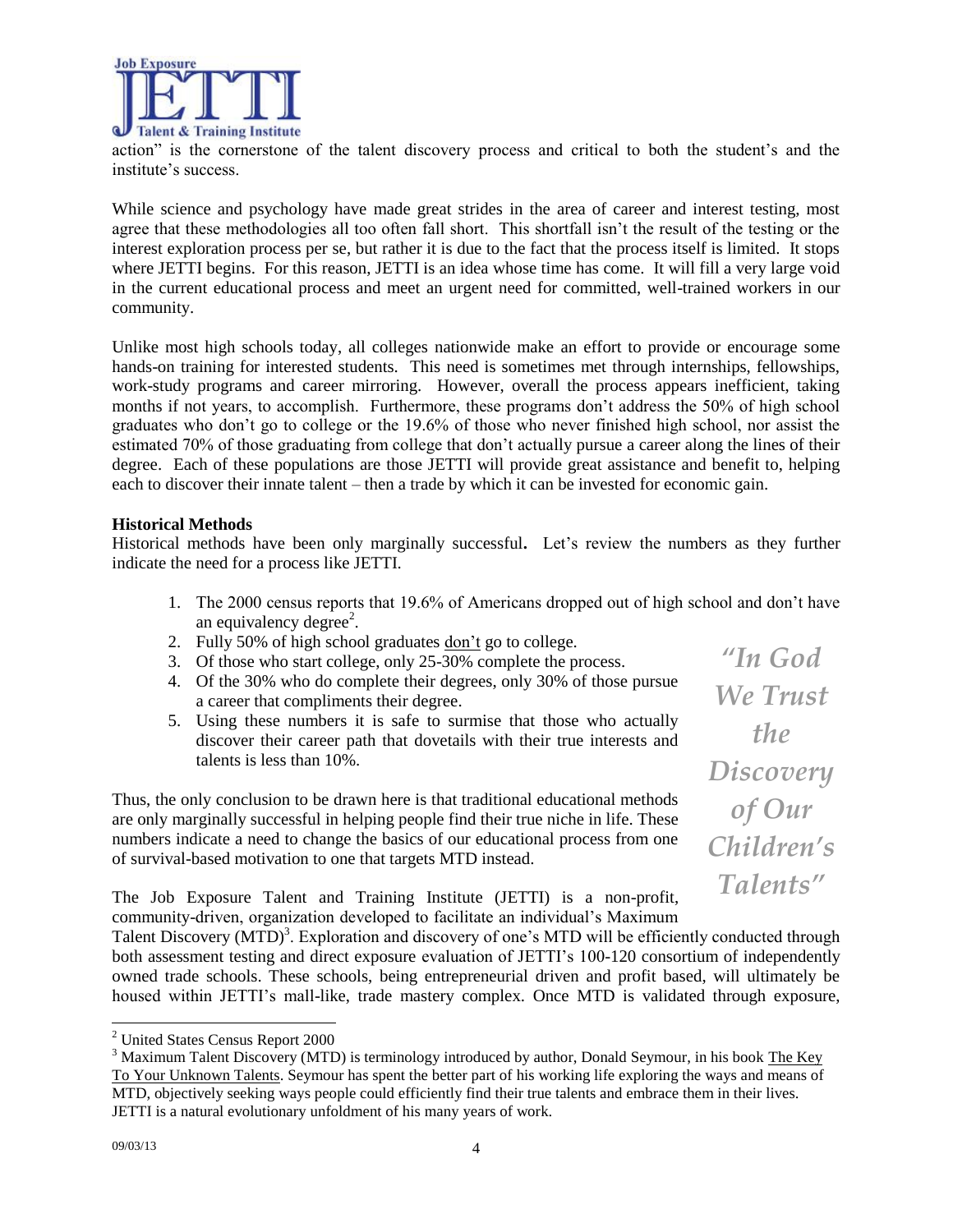

evaluation and trial analysis, it can then be cost effectively honed through a chosen occupational skill trade-mastery training program offered by one of the JETTI system qualified schools. The specific focus areas of JETTI functionality can be found in attachment "A".

Key operational training principles required for trade school businesses to qualify for operating under the JETTI school umbrella are<sup>4</sup>: they're members of JETTI and have agreed to abide to these operating educational principles; they are supported by the industry or trade they will train for in the form of paid, talent development investment membership – or businesses who wish to employ graduating students; they deploy an educational program that includes live-working, experiential based, hands-on training; they provide a 1-6 month *living* curriculum – depending on the trade – where a student can "gain experience and be educated" simultaneously; and finally, they provide a student with a natural talent discovery validation plus an 'apprenticeship trade-mastery certification' for any given profession selected.

These core operational principles provide a natural outcome of benefits to any JETTI system graduate, which includes; a "hiring-base" supporting membership that helps to ensure 100% job placement for any of the trade school's graduating students. Additionally, state-of-the-art training equipment and supplies

will be used in training as each industry vendor group must invest in membership, plus provide training equipment to be involved. And lastly, membership endorses school ownership – thus it will only support the best of the best trainers and teachers of any given trade; and each school being privately owned and operated further insures these champion caliber trainers and teachers will make incomes comparable to direct industry employment – again affording trained students with highly credible instructors and employment advocates.

In short, JETTI will provide many companies needing proven talent for their trade the means for which to get it. This in turn will naturally maximize their global competitiveness through the systematic approach for hiring personnel who have a proven, heart-felt interest and passion for what they do.

#### **Creating A Fully Operational JETTI Complex:**

In order to meet the vast organizational challenge of developing a fully functional JETTI complex, the following five-phase process was developed. Assuming successful completion of each of the following steps, a fully operational JETTI complex will open its doors by the year ending 2010.

*"I'm not any more intelligent than anyone else, just fortunate to have found an area that matches my interest and ability." - Albert Einstein*

**Phase #1: Develop full community engagement in the process.** Community service organizations, churches, high schools, colleges, universities, and the multitude of persons willing to make the JETTI project a success have to be involved in order for the process to work. Yet, unlike any other process introduced to date, such involvement will create numerous, measurable social benefits. This involvement will come in the form of paid, sponsored memberships, that affirms the community's willingness to support the effort while encouraging consistent engagement as the process evolves. In essence Phase One is a feasibility study. Funding received in excess of operating budgets will be used to assist trade programs that choose to embrace the JETTI operating principles prior to opening its facility – thus pre-qualifying them to locate their trade school within the complex. Phase one membership funding will be approximately \$500,000,

<sup>&</sup>lt;sup>4</sup> See Attachment "B" – JETTI Operation and Training Principles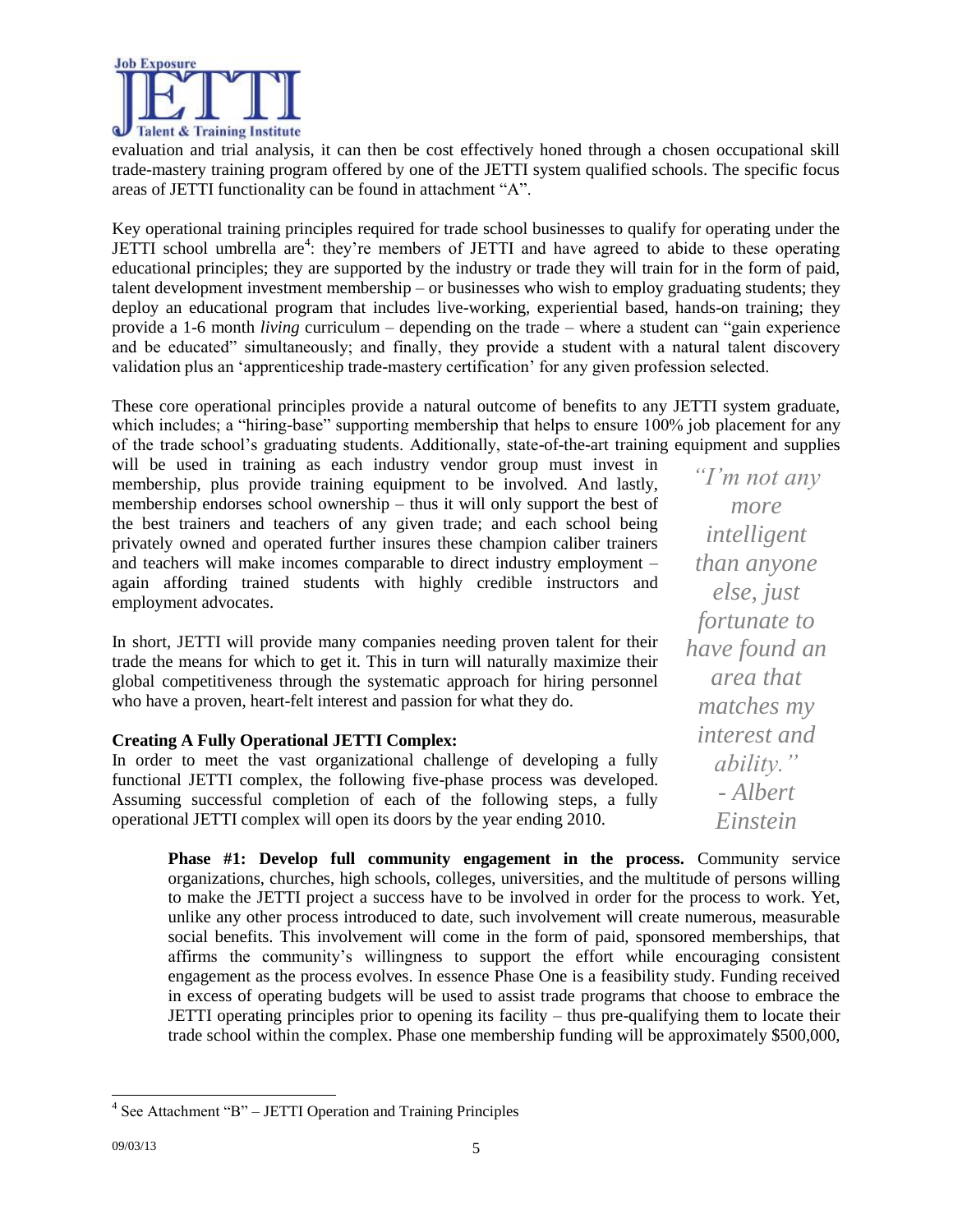

of which one half will come from grants and the other through 250 members averaging \$1,000.00 each.

**Phase #2: Develop the multitude of career training paths that industries will support through paid membership involvement.** The JETTI system is geared to provide 100% job placement, so developing an Industry Needs Assessment for the future is critical to career path designs. This phase will be focused on determining the starting number of training schools, or centers, needed in the JETTI complex. It's believed this will be a minimum of 50 and possibly as many as 150. The Department of Labor currently has over 20,000 job classifications and it is believed these can be extended to approximately 40,000 potential areas of talent development<sup>5</sup>. These all have to be brought into career paths and talents based programs that can then represented through JETTI in such a way provides maximum exposure of potential talent based career activities available throughout the economy. Having identified the top 100-plus career path development areas needed for various industries, this process of career path development would begin. The criteria for career paths would be focused toward those areas where corporations would actively support three-month training programs through annual membership fees, which would in turn provide them the right to open a trade school and/or recruit from a specific area of talent development. Phase two funding is expected to be approximately \$1,000,000 or having 500 members, averaging \$1,000.00 each, with grants making up the difference.

**Phase #3: Development of Process Procedures and Administrative Protocols.** Phases three through five will begin very closely together in timing. During phase three, the process of

determining what each school's program director will be responsible for and what other schools may perform for them will be completed. For example, the mall-like complex will have an accounting trade school, one for sales training, and one for marketing. These schools, needing to run "live work as the foundation of the learning process," will then be accountable in servicing other trade school program directors in developing their program's success. This is the key to the overall success of the system and making the JETTI complex a "virtual economy" under one roof.

It is the vision of JETTI that each school be independently owned, profit-based and operated by the program director. The JETTI schools are set up this way so that innovation and speed of change can quickly be orchestrated as an industry's evolving needs call for it. The ability to change with conditions is critical to the JETTI process and as such, JETTI's staff and organization as a whole serves this group at a non-profit level; providing a student

*"…job talent discovery will flourish by the educational process of finding one's inner passion, exploring it, and then developing strategies to pursue it."*

recruitment vehicle (the JETTI complex), providing talent/skill assessment, assisting with loans grant obtainment for charitable purposes, both direct and indirect, while providing operating consulting for each program director. This in turn will allow program directors to focus on doing what they do best – assisting in the career path exposure and honing the skills of those who have discovered a talent in the trade they serve. Phase three membership/funding is estimated to run at approximately \$1,000,000 or having 500 members averaging \$1,000.00 each / with the difference made up in grants.

<sup>&</sup>lt;sup>5</sup> Ref. Donald E. Seymour's book The Key To Your Unknown Talent.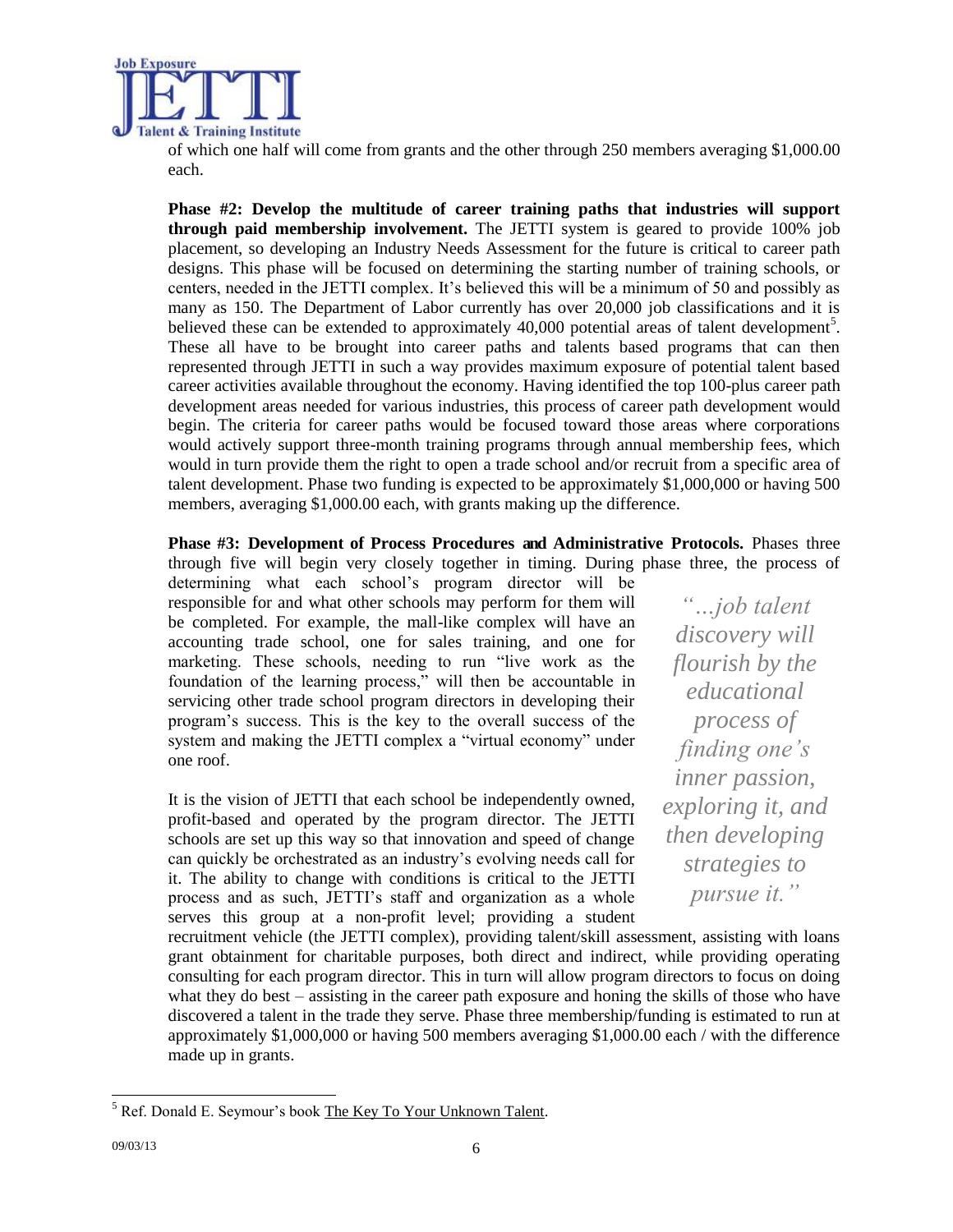

**Phase #4: Determine Trade Program Leadership Champions.** Once appropriate levels of operating clarity for the actual establishment of the JETTI complex are reached, the final selection of trade program directors will be the next order of business. It is anticipated that the process of choosing the various career paths will have naturally developed from recommendations of JETTI membership, providing a good, solid list of interested directors – with many already having adopted the JETTI operating principles of success. Thus, phase four is a final "checks and balances" process where we fill in the corners of perfection based on the protocols established in phase three, ensuring that the remaining trade

school selections embrace highly qualified program directors, both for each career path and industries they serve. Phase four funding budget are estimated to run upwards to 1,400,000.00 for which we expect to have 500 members plus funding from grants.

**Phase #5: Design and Build the JETTI complex of training and career development.** The design of this facility will be similar to a fully enclosed shopping mall and zoned in such a way as to allow for a multi-trade operational environment, including the printing trades, metal working, banking, accounting, promotions, security, child care, health care and entertainment, to name just a few. In short, it will be a virtual economy under one roof. All trades selected will have their own living/training environment, providing a means for students to actually learn the trade by living it. This facility is key to the overall talent discovery process, plus it compliments the known need of providing middle and high school students with a village where they can explore potential careers. Besides the skill and interest testing to be provided as *"To teach a man how he may learn to grow independently, and for himself, is perhaps the greatest service that one man can do another." -Benjamin Jowett*

part of the JETTI process, the JETTI complex will provide for a wonderful observational, three dimensional, living review of those trades that may move the hearts of students seeking a career they can be successful at in the long run. Phase five funding budget will naturally have to be refined after much work, but is to include the complex building funds and expenses for three years. This is expected to come from 1000+ members, fundraising activities, plus grants from state, private and federal sources.

#### *Additional JETTI Complex Features:*

- *Community Non-Profit Organizational Space:* The JETTI complex must support the many organizations that currently provide invaluable human resource and development services to the community. Employers often encourage charity work. In order to attract these volunteers and applicants, JETTI will provide an available outlet within the community for their many talents. Additionally, it is envisioned that these non-profits will assist in the various JETTI scholarship and recruiting programs to be made available on behalf of all the schools.
- *Talent Discovery Educational Exploration Space:* The community non-profits will also play a critical role in the talent discovery training process. Therefore, it is important the JETTI mall provide a multitude of community forum auditoriums and meeting rooms. Within these rooms, job talent discovery will flourish through the educational process of finding one's inner passion, exploring it, and then developing strategies to pursue it. This process, like the many trade schools within the JETTI complex, has to be multi-dimensional if it is to reach everyone.
- *Continuously Running Job Fair Space:* A fully enclosed mall-like complex will provide the perfect atrium space and environment for businesses to host job fairs on a continuing basis.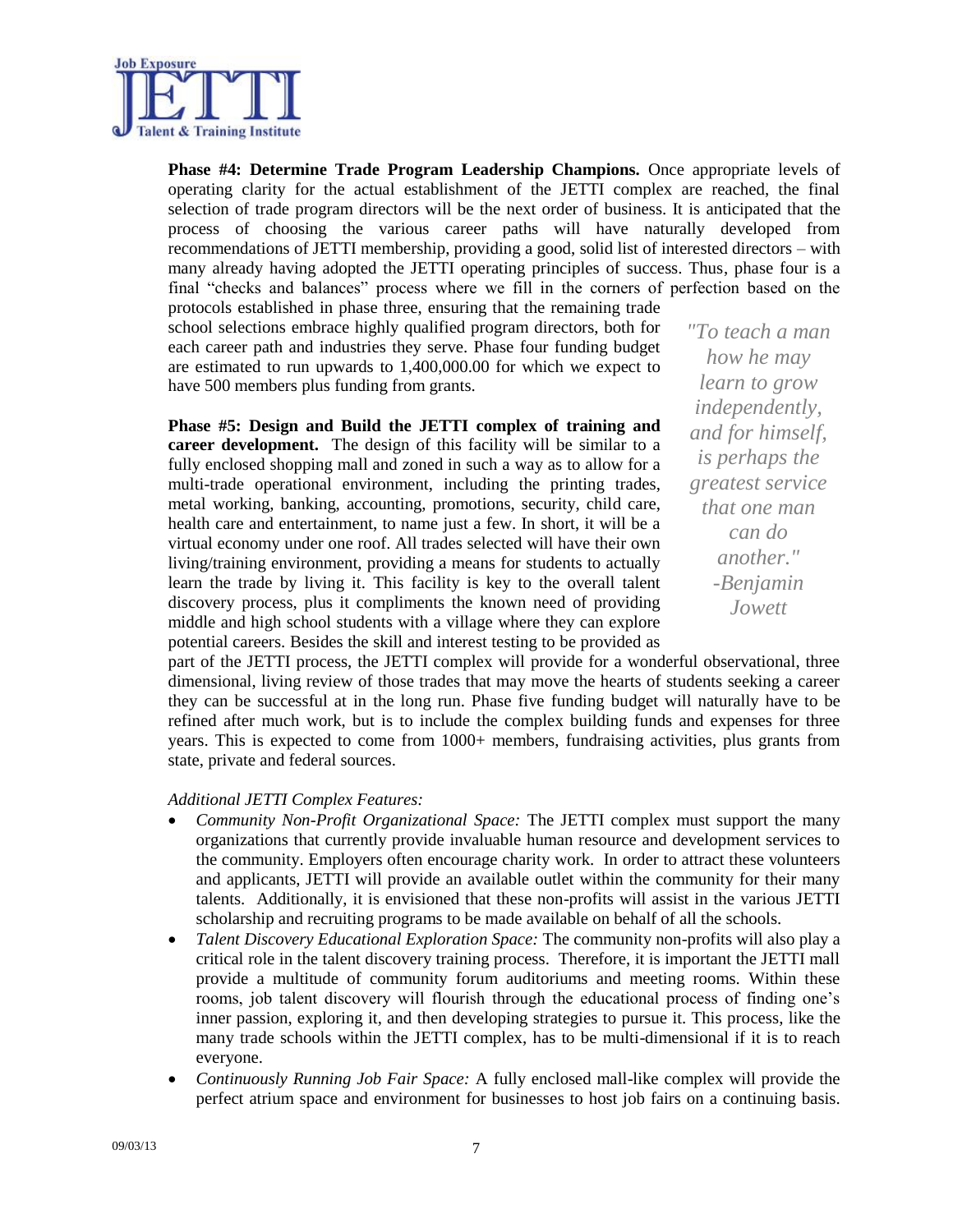

Such fairs will provide additional awareness and advertising through direct community involvement. This will be a forum for many students, as well as companies, to connect for temporary employment while going to school.

 *Living Accommodations For Visitors From Out Of State:* The JETTI complex is also envisioned to have a "live training" hotel which will enable each school to provide convenient and cost-effective accommodations for visiting member industry personnel. These members will come to take a multitude of specialized seminars offered by the schools, conduct testing and research at a specific school, review equipment or process performance improvement offered by one of the many vendor members involved with the schools.

#### **The JETTI Trade School Model Process Already Exists:**

The Flexographic Trade School (FTS) located in Charlotte, NC, has begun its third year of training press operators for the flexographic printing trade. Remarkably, this school has 140 member companies paying \$750.00 or \$2500.00 yearly for the right to hire its students or to be a supplier member, respectfully. Both

member parties then have a virtual in-house research and development department through the school's highly advanced technology-training center. Plus, both groups commission live work to be run through the school – making available a "living environment" for student training; providing them with more than just an education, and perhaps even more important today – "experience!" This innovative training feature of the school has provided its graduating students with a whole different level of credibility in the industry community – providing its students with opportunities they would never have otherwise.

The Flexographic Trade School actually operates as a live label printing company – with real life work being commissioned by its members – simply designed for high student turnover. Thus for three hard working months the student learns the trade through comprehensive instruction, actually learning the job with fully engaged hands-on training. Is it for everyone? No. The school seeks only those students who have a keen interest and are willing to commit two years to the trade – and can score a 85+ on a mechanical reasoning talent exploration, basic math skill, and ruler test. For those who are interested, it's a great working career, full of opportunity. Do all their students have job opportunities? Yes – as they always have 10 - 20% of the FTS members hiring, reflecting the natural attrition rates of most any business with those who are growing.

The result, the students win with job placement as trained, entry level, master apprentice, press operators – placing on their resumes – "3 months experience and 3 months hands-on training education." In fact, many students get 3-5 job offers. The hiring companies win as they now have a new employee who has worked to gain the opportunity of employment – having demonstrated an interest and natural talent *"Our goal is to demonstrate the superiority of presentmoment, life-centered awareness over awareness clouded by*   $fear - a$ *work-tosurvive mentality."*

for their trade. The school wins, as it's owners, program director and instructors make a good living in the process; earning comparable compensation as if working directly in the industry.

Also, this educational business system has produced the financial means to provide FTS student scholarships totaling in excess of \$100,000.00 since the school opened its doors. Additionally, it has allowed the school to fully finance talented students of the trade - that remarkably requires repayment only 'once they have gained employment!' So when anyone, regardless of financial means, proves to show interest for the trade, talent discovery is pursued and if affirmed, the training begins! They win! The member companies of FTS win!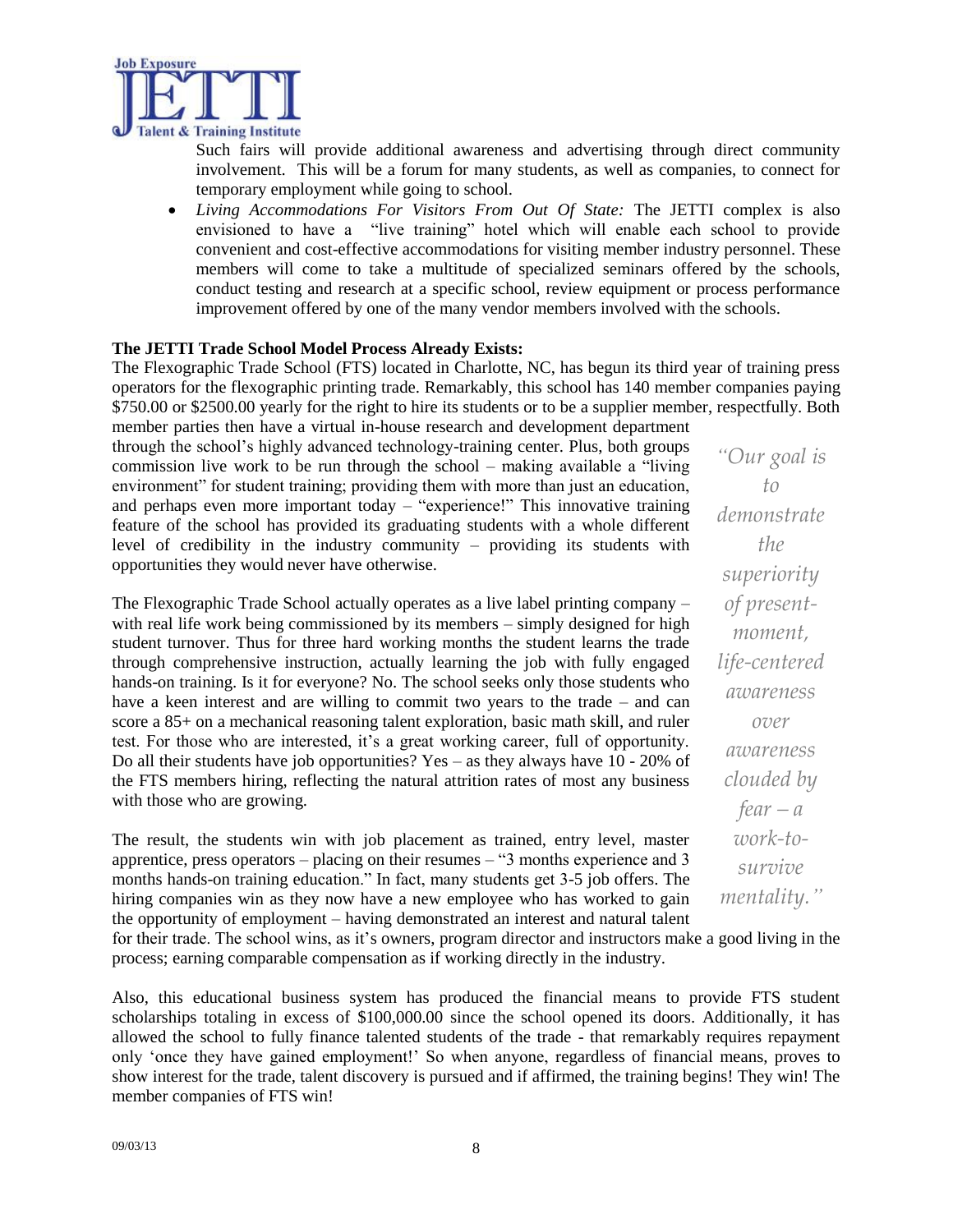

#### **The Societal Benefits of JETTI:**

JETTI will provide a single location where 85-95% of a community's workforce population can explore and find their working niche in life – regardless of their past experiences, formal education, or living experiences. Having up to 150 trade schools, training, or skill development processes under one roof offers the convenience and power of team to any local community. Trade schools that teach childcare, culinary training, complementing mechanical trades, hotel, basic health care trades, and entertainment training, all can thrive under this one roof, providing a virtual self-sustaining economy at one location!

All schools involved with the mall would be required to offer some free services to other JETTI members…as part of the fundamental 'life values' teaching process. These free services provide the mall

the ability to get those at or below the poverty line trained to engage life at a new level. With a JETTI training process in any community, welfare ultimately wouldn't be needed. These free services during the training process would be key to them getting a new start. Whether it's childcare or just a good meal, other student training programs can be organized to provide the complementary services that allow other fellow students the personal assistance needed to get a new start in life.

Each school providing training must have job opportunities available at the end of training, so getting people off of welfare, unemployment, off the streets, and out of the jails, would be a natural process and criteria of each school or training center involved. Each of the schools in the JETTI complex must have an "industry membership program" where their trade pays them an annual membership/sponsoring fee for training new employees for their industry. While these fees may vary, it is the fundamental foundation of each school's commitment toward staying

*"Building character, a good work ethic, and strong selfreliance living skills is the key to assisting many to get back on their feet."*

engaged in their industry. If there is no membership, there are no jobs, so each school would flourish or fold as its industry mirrors the same. This 'membership criteria' then becomes the natural evolutionary process where training mirrors the changing economy.

Additionally, JETTI will open its doors to providing as much as possible self-improvement training and life skill development forums to help many disillusioned folks positively connect with the process and reengage their lives, thus fostering a positive attitude embracement of their life. Helping others solve their own living problems before they're at a crisis level is a key feature to the JETTI process. Building character, a good work ethic, and strong self-reliance living skills is the key to assisting many to get back on their feet. The JETTI complex, open to engagement for all self-help charities, governmental employment related departments, and faith-based organizations throughout the community, will provide a multitude of free learning opportunities and mentoring programs in these areas. Space in the JETTI complex would be provided for free training and mentoring programs, coming from JETTI or community outreach programs, or by a small fee for those charging for their services. The objective here would be to make 'life-living, self improvement skills training' available to all.

#### **Summary:**

According to the Department of Labor, 20.5% of jobs in 2006 will require a bachelor's degree or higher education, while  $75\%$  of the nation's jobs will require training by community or technical colleges<sup>6</sup>. This does not take into account the need of re-training as some industries fade while others flourish.

<sup>&</sup>lt;sup>6</sup> July 2002 issue of Greater Charlotte biz, article titled "Struggling to Keep the Gateway to Opportunity Open"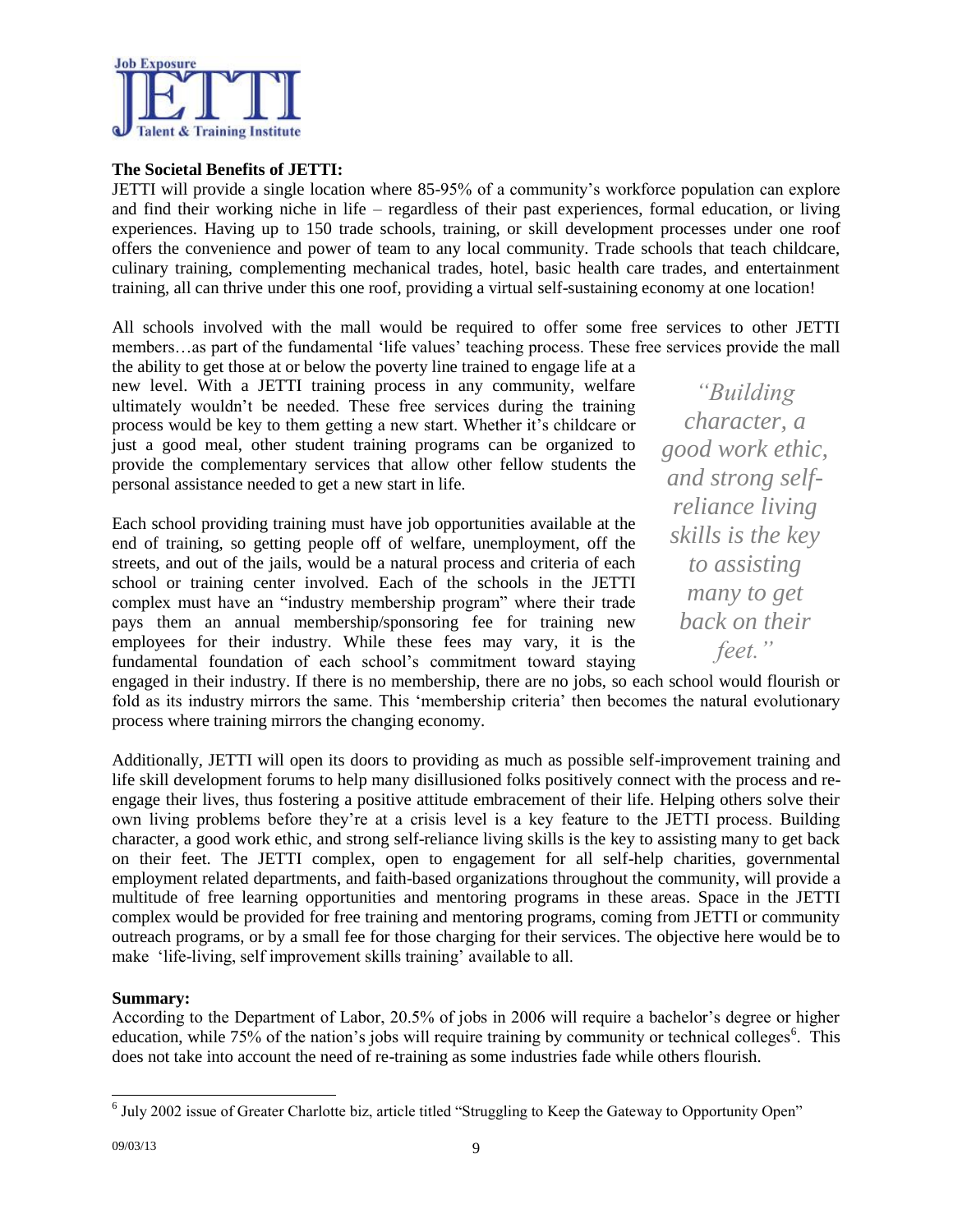

Additionally, company attrition rates caused by disillusioned workers taking jobs because of "survival issues" verses "talent and interest," cost companies and our economy billions of

dollars yearly, considering lost productivity and the losses from just the job search advertising investments that end up wasted.

The JETTI system of education is capable of transforming the lives of individuals as well as whole communities  $-$  as its goal is nothing short of creating gainful, career oriented employment for everyone. Its process is built on an excellent educational model that already exists and has demonstrated success.

Once the JETTI complex is built, we will have created a thriving process for individual enrichment. We will have provided a door of opportunity for everyone to walk through, giving people from all walks of life the keys to unlocking the door to real inner freedom. This inner freedom is discovered through finding that passion for living that is within everyone's heart.

*discovered through finding that passion for living that is within everyone's heart."*

*"Inner freedom is* 

The return on investment could easily reach levels we have little dreamed, from prison population reduction (costing \$20,000 per year for each bed) to increased

tax revenues. If JETTI schools trained a total of 1000 people who made an average of 30,000.00 yearly, we would have an additional taxable income base of \$30 million yearly. This doesn't take into account the savings gained by not having to pay welfare, long-term unemployment and the host of other social services provided because of people's disillusionment in their working lives.

#### **Participating In JETTI Unfoldment:**

The JETTI's vision will unfold in major cities throughout the world as individuals such as yourself join us in believing in our fellow brothers and sisters, making available to them the means of finding their highest path in life. We welcome all of you who feel their talents can contribute to the process of achieving the goals JETTI seeks to fulfill…it all starts in your local communities. It all starts with you.

If you are so inspired to exercise your talents, inspiration, or insights into the JETTI project, please let us know. If you would like to contribute to the efforts through volunteering efforts of any kind, please let us know.

Again, any level of willingness to participate is appreciated as it moves our vision forward. We are most grateful for your interest.

Thank you for your time and interest!

Christopher Harper President **JETTI** 

JETTI—Job Exposure, Talent & Training Institute 6336 Mock Orange Drive Charlotte, NC 28277 Phone #704-540-3094 Fax #704-544-7031 E-mail – [charper@talentsarediscovered.com](mailto:charper@talentsarediscovered.com)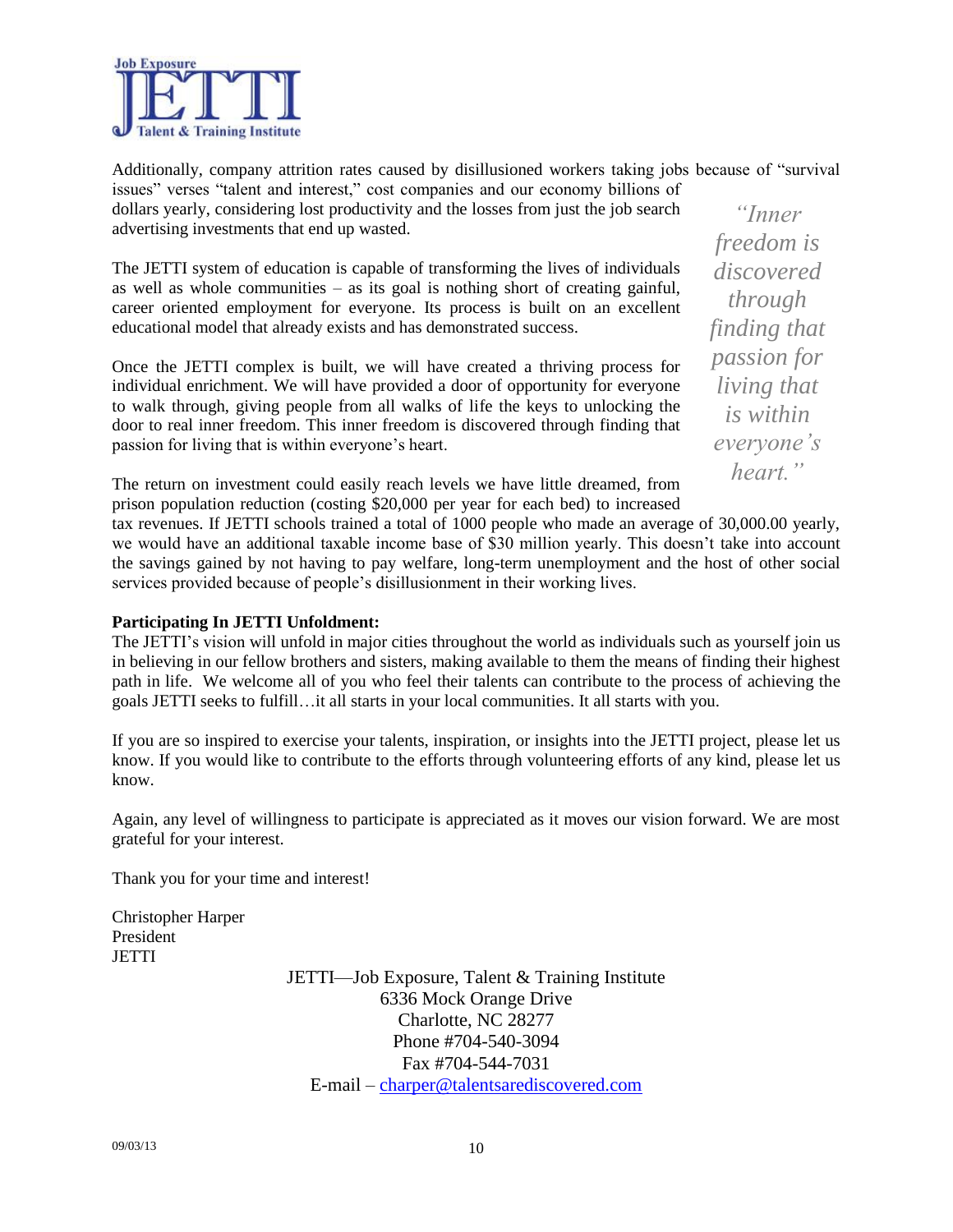

#### **Organizational & Operation Focus of JETTI**

JETTI's core focus as an organization is to operate as an administrative, instructive, leadership and research facilitators of an individual's Maximum Talent Discovery process. As such, JETTI's focus is to provide the multitude of ways and means for an individual to discover their talent(s) and then engage in the skill development where gainful employment can be easily accessed. We will do this beginning in the following ways, but remain flexible to adopt new methodology as they are developed:

1. **Talent Discovery Education:** JETTI will work to educate people throughout society of the fact that everyone has natural, God given talents that when discovered and developed, the resulting rewards benefit every aspect of any community.

2. **Workforce Development:** JETTI will work to provide the means for discovering a participant's talent(s) and then facilitate their development and use in a trade that will provide economic self-reliance. Target population will begin with those most in need, extending quickly to those that benefit greatly from the same. We will do this through providing of stateof-the-art educational aids available today, testing, assessment, etc…; through providing an environment that assists in the exposing individuals to job or career related activities that provide 'clues of comfort'\* to their talent discovery process; and finally, provide participants the means of honing their talents into working skills – that then can be promoted to business owners that are seeking these same 'talented' people as employees.

3. **Short Term Training / Employment Development:** JETTI will develop a talent discovery complex that provides short term trade and career development training (1-6 month training courses), housing 50-120 trade schools, serving as both a trade/talent exposure environment and training center. This in turn will provide talented, trained students, and businesses seeking same, an easy, highly efficient, cost effective way of connecting with each other. It will provide an employment path where talent is discovered, developed within a chosen trade, and then invested through gainful employment. Additionally, the complex will provide weekly job fairs – so everyone can quickly connect with businesses needing help – both short term employment (while attending school) or where talent is already discovered and just employment is being sought. Within this complex – everybody wins!

4. **Talent Discovery Research:** JETTI will develop funding programs to further evaluate and develop the talent discovery process, measuring success of current methods and working to improve on these successes.

5. **Making Talent Discovery Easily Available To Everyone:** JETTI will facilitate student financing through the development of a loan program that students can repay once gainful employment is embraced.

Having developed this system of talent discovery and development, JETTI will work to assist others in setting up like programs within their communities.

<sup>\*</sup>Clues of comfort refers to those activities that an individual feels comfortable about performing, or where their senses (site, touch, taste, smell, hearing), aren't repulsed by their physical genetic makeup.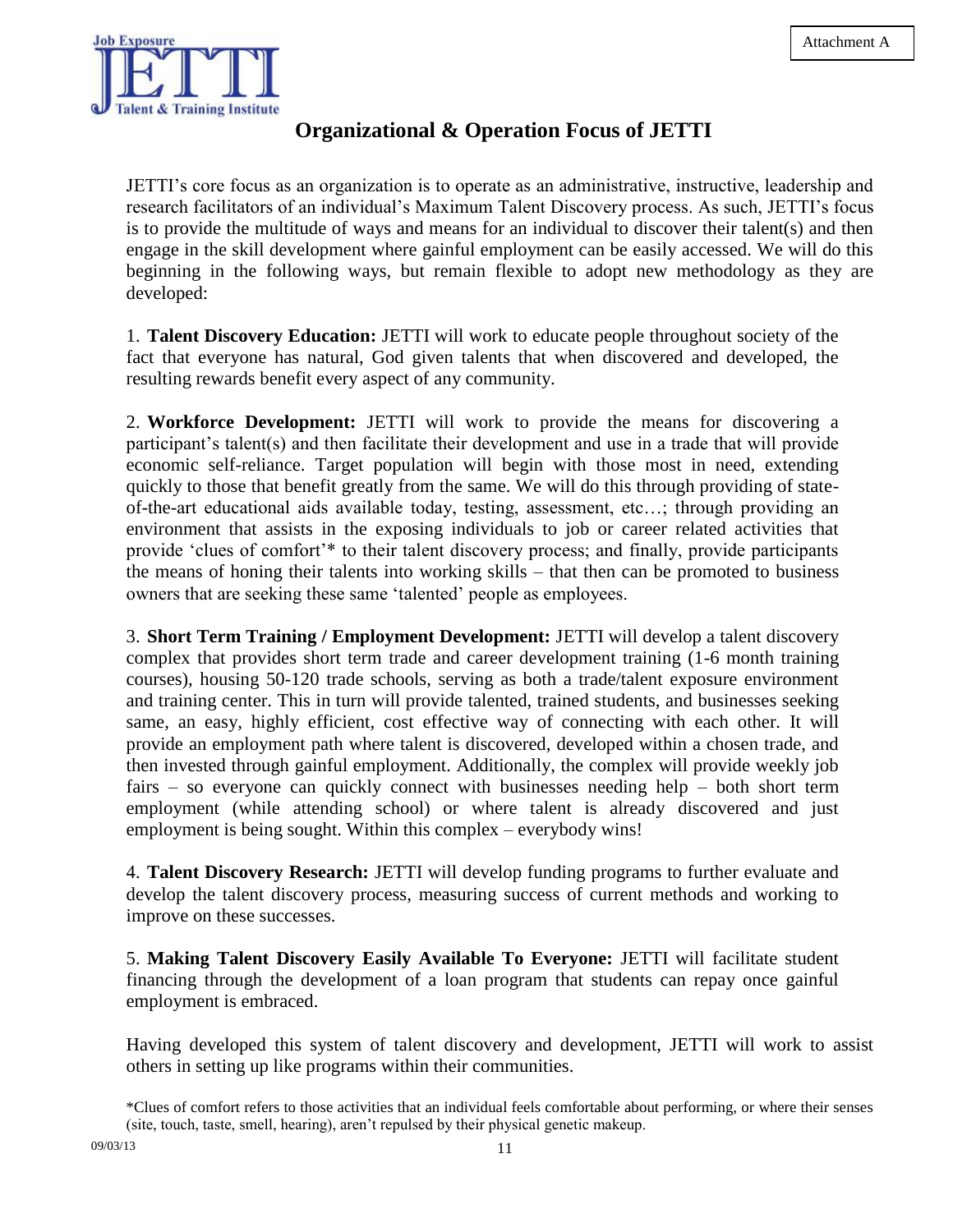

### **The Operating Principles of JETTI Job Exposure Talent & Training Institute**

Operating & Educational Principles for JETTI Trade Schools

#### **Principle of Individual Maximum Talent Discovery (MTD):**

- 1. **Everyone Has A Natural Inborn Talents:** First and foremost, all JETTI activities, efforts, and actions are grounded in the belief that everyone, regardless of race, education, background, faith, age, sex, have a natural inborn, God given talent – for which JETTI was created to help discover.
- 2. **Talent Discovery Begins with the Pursuit of Excellence:** JETTI founders and members believe that MTD begins with a heart centered, intuitive exploration process that starts with an individual's 'natural desire' to pursue excellence in their life. This process begins by mastering fundamental success principles that are the foundation of anyone's process of MTD. To embody this MTD foundation principle, JETTI training will provide a multitude of required curriculum that focuses on such topics as; WHAT COMMITMENT TO EXCELLENCE LOOKS LIKE; MASTERING WORK ETHIC EXCELLENCE; POSITIVE ATTITUDE TRAINING, MINDFULNESS TRAINING - *THE ART OF MAKING HEALTHY CHOICES*; DECISION DISCERNMENT; THE ART OF SELF RELIANCE, etc…
- 3. **Experience Affirms Talent Discovery:** JETTI's members know Maximum Talent Discovery is ultimately affirmed in the three dimensional environment of 'doing live work' in the vocation chosen. All trade / job training programs will provide the JETTI student with both the theoretical foundation training and the 'living experience' of the trade, to ensure the discovery process is complete.

#### **Educational Process Principles for JETTI Trade School(s):**

- 1. **The Educational Process Must Assist In Talent Discovery.** The educational process of JETTI school first must provide a fully experiential 'exposure environment,' where students can fully understand the complete breath of any given trade. This must be done where 'actual live work' is being performed so that mind (the theory is seen), body (the pressures, practices, smells, sounds, and feel is experienced) and spirit (full intuitive stimulation) are provided for maximum trade / talent discovery.
- 2. **Education Must Be In A Live Working Environment**. The key to this process is educating in a "live" environment where each student's learning faculties are at 'peak alertness' levels. Each training process within the JETTI complex must aim to educate each student to a qualification level of 'Master Apprentice' (MA).
- 3. **Practice Makes Perfect / Self-Mastery In Action.** The practice of consistency causes less and less of a separation between what one believes or thinks and how they act. When the two (body and mind) are in sync or alignment, they act as one, the way they were meant to function, thus the JETTI process of education is literally 'self-mastery in action.'

#### **Trade Schools Involvement Criteria for the JETTI System:**

- 1. **Trade School Must Have Industry Paid Membership Support:** Each JETTI system trade school must have paid membership support that is comprised of the trade's companies (the vendors to the trade and the companies wishing to hire the tradeeducated graduating students). These member join any school(s) in an effort to develop and hire the students who 'discover their talent' related to their trade needs and wish to pursue employment. In this way, each school who has members too has job opportunities for its graduates.
- 2. **Trade School Seeks Only Talented Students:** All trade schools within the JETTI system or complex must recruit students through the JETTI process of talent discovery – seeking only those students that have affirmed their interest – and have chosen to work toward mastery of the trade.
- 3. **Less Than Six Months Training:** Training in each JETTI school must have at least one of their training programs that are less than six months, preferably one to three months, so students can quickly engage the trade and continue their 'trade mastery process' through gainful employment.
- 4. **Real World Learning Of The Trade:** Each JETTI system school must be set up in such a way that affords students the ability to experience the real world learning of the trade, insuring that there are no surprises once a student enters the trade. More than 70% of the educational process must be hands on, real world, live trade training, where the student is actually being fully exposed to the work that they will be performing once gainful employment begins in the trade. This both speeds the learning process and ensures complete exposure to any given trade activity.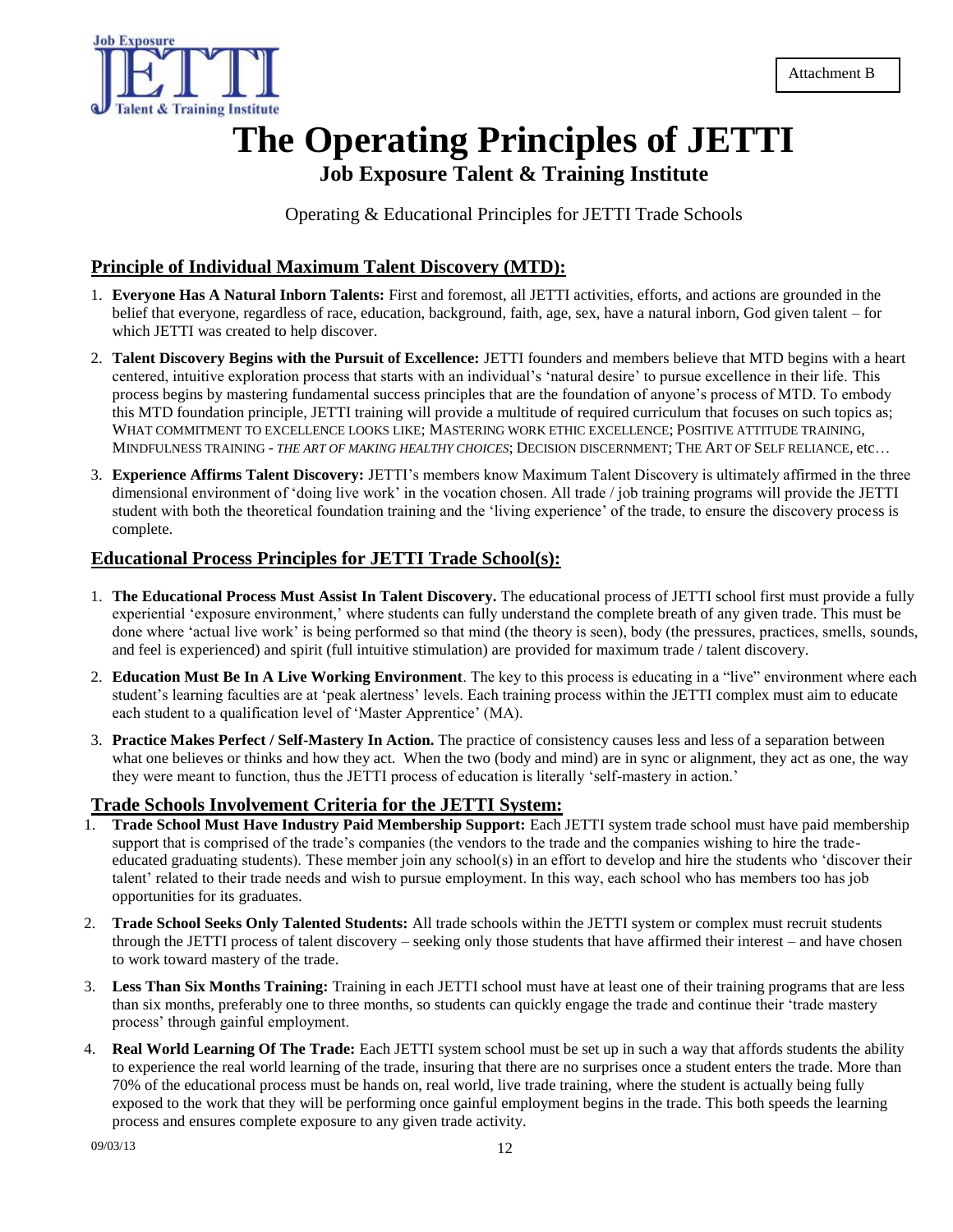

# JETTI Project

# Recommended Phase One Rollout Plans

JETTI phase one rollout plans include 3 key operating activities, summarized as follows:

#### **1. Membership Development**

- A. Launch a promotional campaign aimed at developing membership to JETTI's Talent Society. The goal for the year is to have 250 members averaging \$1000.00 per contribution. Membership fee schedules for organizations is a minimum of  $$350.00 + $10.00$  per employee per year.
	- 1. Develop PR campaign to produce news articles, radio talk show interviews and general community awareness.
		- Expected Outcome: Develops 50 Members
	- 2. Implement a focused direct selling, membership development effort, directly contacting business via telephone and visitation.
		- Expected Outcome: Develops 150 Members
- **B.** Offer training programs for businesses that guide management in how to maximize their employee's talent development on the job, providing leadership techniques that successfully create an environment for greater workforce talent productivity.
	- Expected Outcome: Assist 20 + businesses to improve their overall employee productivity through the better management / leadership techniques offered in this program.
	- Expected Outcome: Provides a JETTI membership incentive by offering discounts to this type program whereby complimenting the membership development efforts.
- C. Develop a fundraising gala called the "Talent Discovery Ball" where high school students, under a curriculum program sponsor by JETTI called "Exploring Our Talents" share the outcomes of their exploration with the Ball attendees. Planning will push to achieve this in late spring 2004, provided support funding comes in as expect; however, is needed, program will begin involving schools in the spring of 2005.
	- Expected Outcomes: Develops 50 new members and provides other members an exciting benefit in which they can attend.
	- Aids in establishing community awareness of the JETTI Project.
	- Provides school leadership and students with the awareness or orientation to the Talent Discovery Process – nurturing student curiosity and commitment to exploring their workplace talents.

#### **2. Conduct Talent Discovery Training Programs**

- A. Offer Monthly Talent Discovery Training Programs for the benefit of job seekers, high school students and folks re-entering the work place and located in Mecklenburg and surrounding counties. Our aim is to build their job or educational self-confidence through the reinforcement of the fact that they have talents they can capitalize on in order to obtain employment.
	- Expected Outcome: Provide seminars for an average of 50 people monthly or over 500 people for the year. Expected Outcome: Through the seminar program promotional materials, it's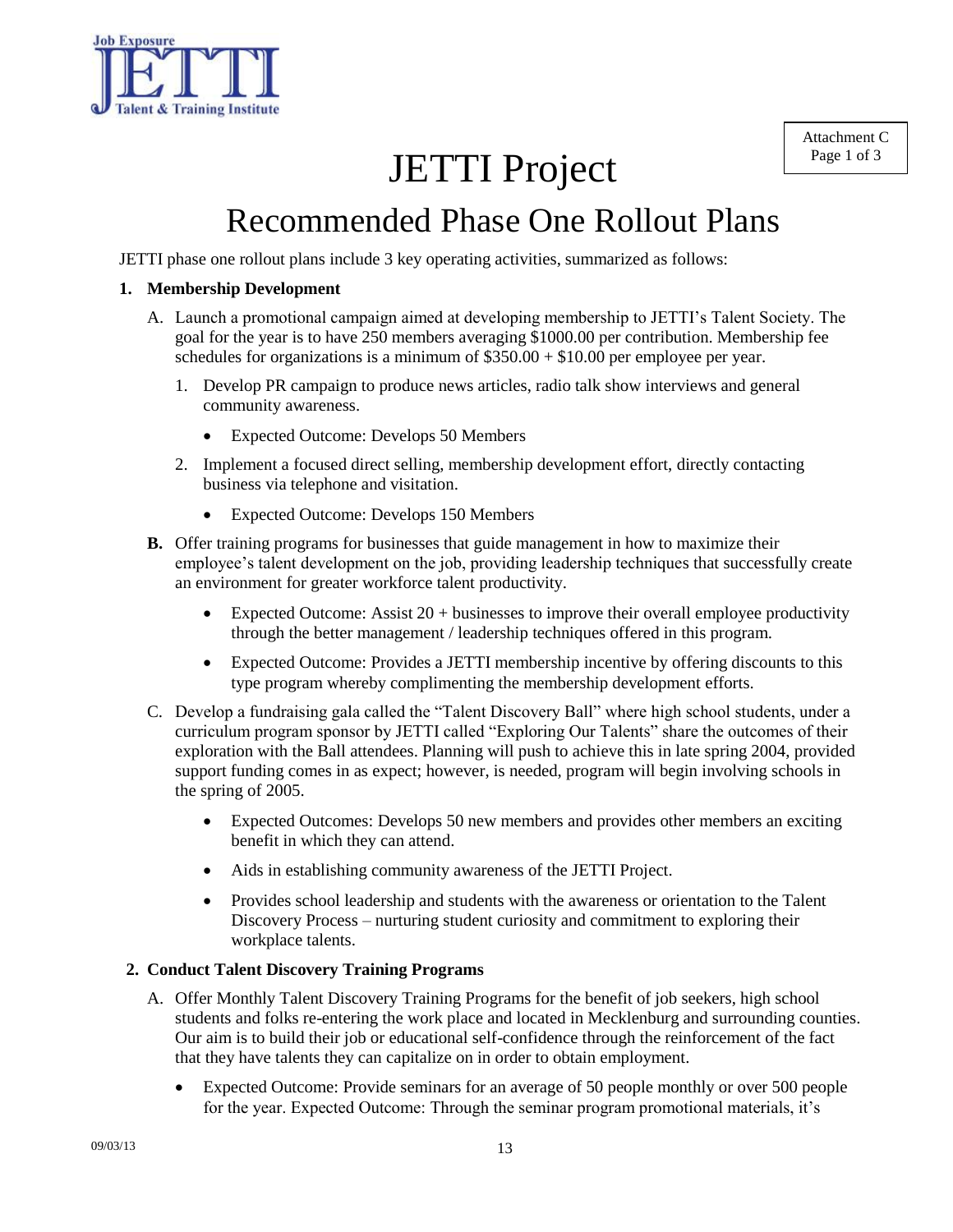

believed we'll begin changing the tide of educational emphasis from that of simply surviving to that of talent discovery.

- B. Create a Short-term Training Availability Program Guide that lists the Charlotte area short-term training programs that offer career opportunities. Distribution of such guide would be made through Work First Programs, Prison system, and the host of other employment servicing charities/ nonprofits throughout Mecklenburg via the Employment Networking Roundtable.
	- Outcome Expected: Provides a one-stop, single locations guide that efficiently provides jobseekers and job-councilors a communication tools of what's available along the continuing education lines – that offer job opportunity skill development.
	- Outcome Expected: Offers a way to reinforce the principles of talent discovery in written form. Job hunting can be a very frustrating and disillusioning process. This booklet will provides us a means of nurturing an open mind so that folks are more open to perhaps pursuing work they may not have ever considered.
	- Outcome Expected: For the first time, we'll have 50 plus short term training programs listing and outlined in one location.
- C. Explore Development of a mini-village exposure program for workplace exploration. Using the successful grade school programs as a basic model, we seek to develop a similar model for adults, yet incorporating a job fair program location and a job video previewing center (video currently available through the Dept. of Labor) where folks can explore opportunities they may like to pursue. Here we aim to build a program that will expose workplace opportunities for adults that is actually similar to the economic villages now being run for grade-school students.
	- Expected Outcome: This project seeks to change the disillusioned job-seeker's attitude from one of being a victim of the system to one of hope and opportunity by fueling their curiosity about finding that something meant for them to accomplish. Through this mini-village exposure program we expect to provide an ideal environment for our ongoing monthly programs of exposure, continuous opportunities of exploration for anyone visiting, and a bimonthly job fair program.
- D. Provide Special Seminars to the troubled, at risk students in middle and high schools. Currently the school system has specialists working with troubled students in the Mecklenburg county area – we look to supplement this effort through a highly focused talent discovery program.
	- Expected Outcome: Assist 100 plus students re-focus their educational efforts from that of just needing to survive to that of talent discovery, providing at least 25% with the encouragement needed to stay in school.
- E. Develop and Implement Job Exposure Program. Working with JETTI membership, begin a process of job exposure program that allows interested parties to spend 1-3 days working side by side people performing various jobs. This program would require hands on activity by the participant so that they get full exposure of what is involved with the actual work.
	- Expected Outcome: Our aim with the job exposure program is to have 100 folks participate in the program over a course of 12 months, providing a process that give them a real feel for the actual job(s).
	- Expected Outcome: Provide us a program that we can build into a process of assisting folks to explore a variety of careers in weeks and months verses years.